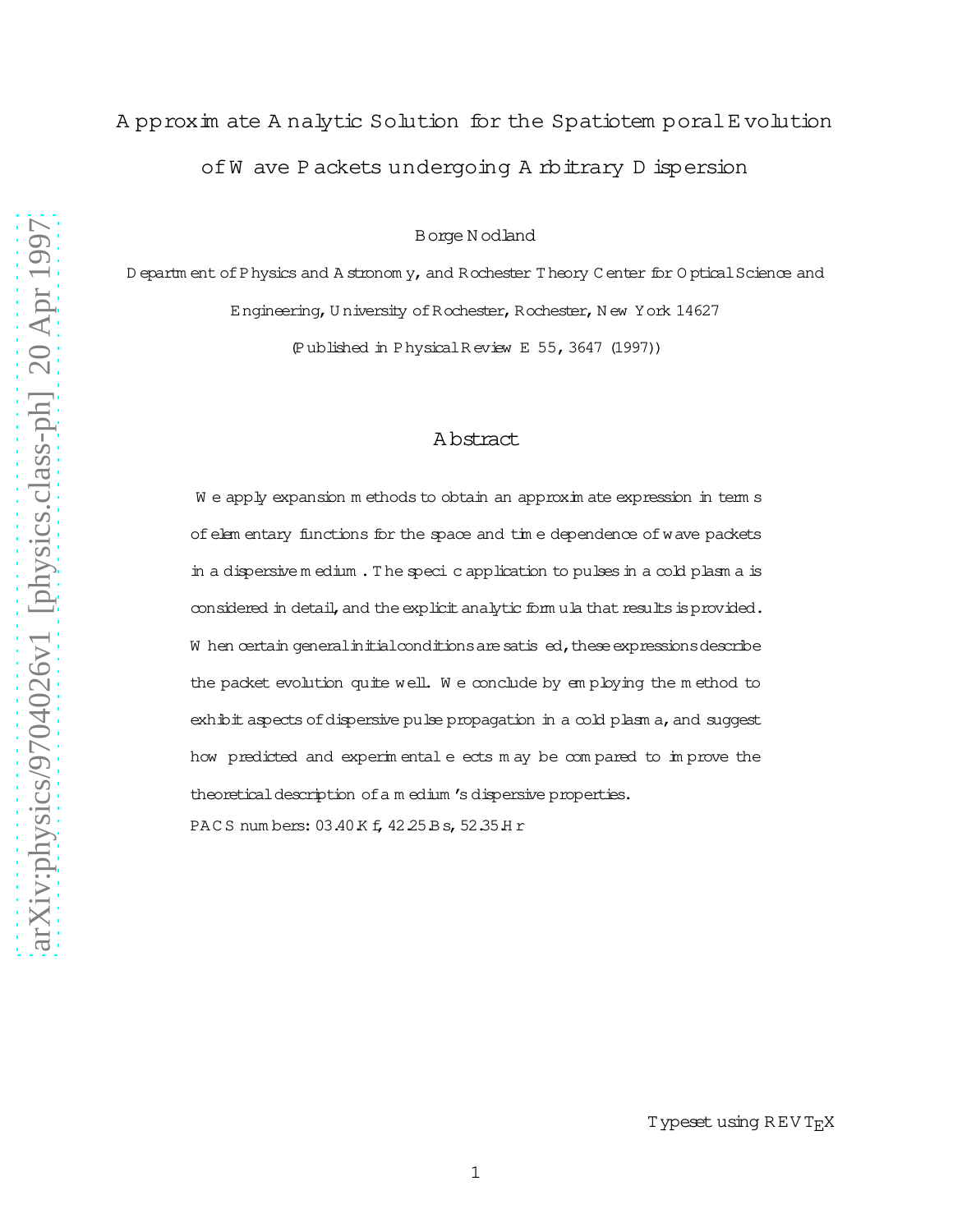<span id="page-1-0"></span>A system atic study ofthe propagation ofelectrom agnetic pulsesin a dispersive m edium originated with Sommerfield  $[1,2]$  and Brillouin  $[3,4]$ . The subject has subsequently been studied by m eans of a num ber of interesting m ethods and novel interpretations; see for exam ple references  $[5{8}]$  and references therein. Som e of these m ethods are extensions to the classic Som m erfeld-Brillouin theory.

The purpose of this paper is rstly to provide an analytic expression for the behavior of dispersive wave packets by use of a straightforward m ethod [see Eq.  $(8)$ ], along with a description of the initial conditions that m ust be satis ed in order to render this expression valid. Secondly, we furnish the explicit formula that results when the method is applied to the case of G aussian pulses in a cold plasm a  $[sce Eq. (16)]$  $[sce Eq. (16)]$  $[sce Eq. (16)]$ . We conclude by using the m ethod to discuss and exhibit features of the dispersive propagation and interaction of m ultiple pulses in such a plasm a.

#### II.G E N E R A L M E T H O D

The m ethod we em ploy is based on Taylor expansion techniques and G aussian wave packet expansion techniques that allow required integrals to be com puted exactly. M ore speci cally, we expand an initial wave packet as a superposition of G aussian packets; then power-expand the dispersion relation to second order around the dom inant wavenum ber ofeach G aussian. This allows for an exact solution ofthe Fourier integraldescribing the evolution of the packet.

W e take as our starting point the standard linear Fourier integral [\[9,10\]](#page-11-0) describing the propagation of a pulse E  $(x; t)$  in a m edium of dispersion !  $(k)$ :

$$
E (x,t) = \int_{1}^{Z} A (k)e^{i(kx - 1 (k)t)} dk;
$$
 (1)

where A  $(k)$  m ust be chosen to satisfy the initial boundary conditions for E  $(k; t)$  [\[9\]](#page-11-0). For sim plicity, we assume that  $\frac{d}{dt}E(x;0)=0$ , so that A (k) is just the Fourier transform of the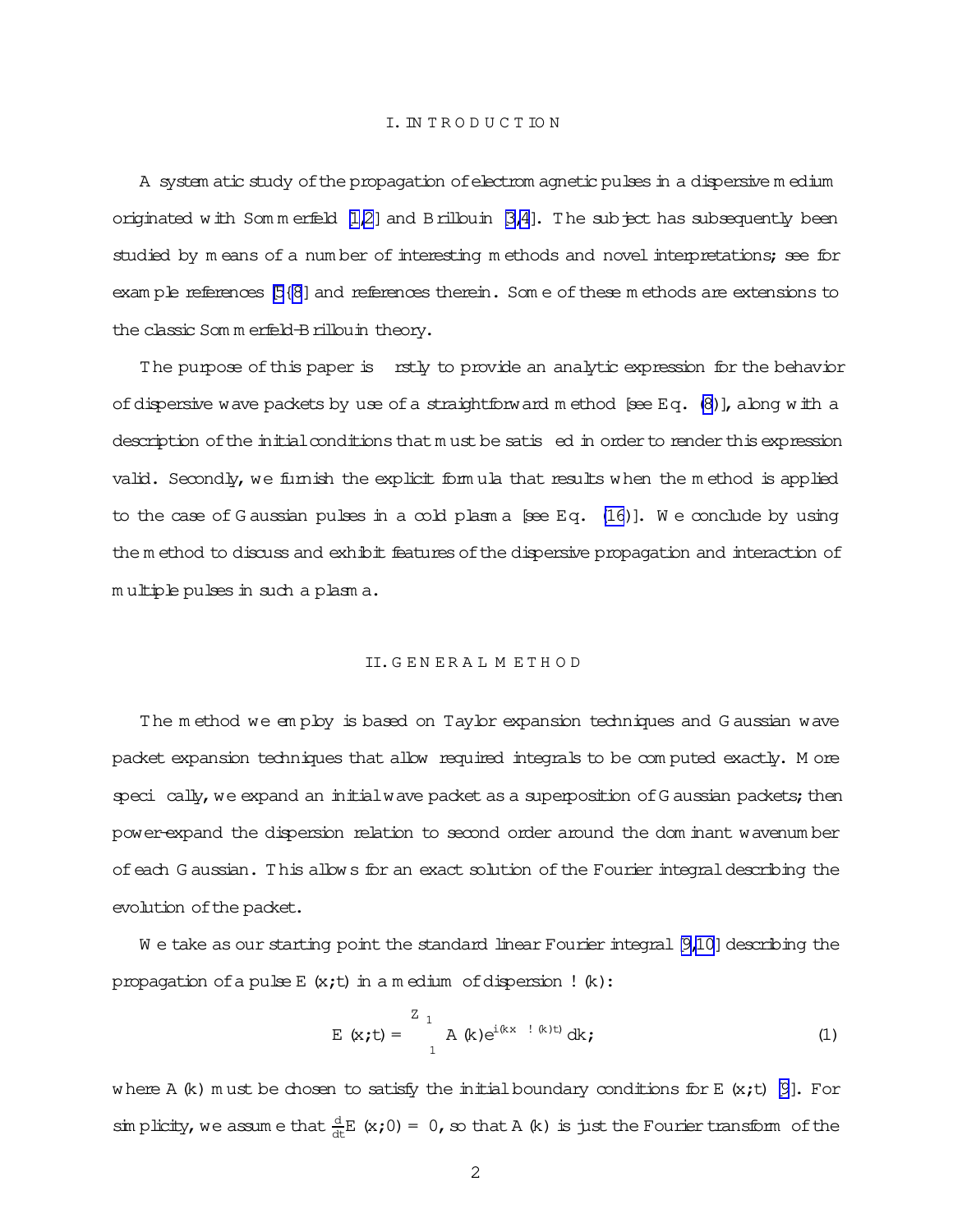<span id="page-2-0"></span>initial pulse E  $(x;0) = E_0(x)[9,10]$  $(x;0) = E_0(x)[9,10]$ ,

$$
A (k) = \frac{1}{2} \int_{1}^{Z} E_0 (x) e^{-ikx} dx:
$$
 (2)

W e then take the realpart of Eq. [\(1\)](#page-1-0), assume A (k) is real, and denote ReE (x;t) by E (x;t) forsim plicity

$$
E (x,t) = \int_{1}^{Z} A (k) \cos(kx + (k)t) dk;
$$
 (3)

The next step is to nd a t to  $E(x)$  in the form of a superposition of sinusoidalwave packets with a G aussian envelope

$$
E_0(x) = \sum_{i=1}^{X^n} f_i e^{-a_i x^2} \cos(\phi_i x); \qquad (4)
$$

where the constants  $a_i, b_i, f_i$  are real, and  $a_i > 0$ . Such a t can norm ally be found for a localized initial packet  $E_0(x)$ . The Fourier transform of Eq. (4) can then be found exactly as

$$
A (k) = \frac{1}{2} \int_{1}^{Z} E_0 (x) e^{-ikx} dx = \frac{1}{4} \int_{i=1}^{X^n} \frac{f_i}{\theta_i} e^{(\frac{1}{4a_i})(k - b_i)^2} + e^{(\frac{1}{4a_i})(k + b_i)^2} \quad (5)
$$

This am plitude is real, so the assum ption below Eq. (2) is valid. The dom inant wave num bers in Eq. (5) are  $b_i$ , i= 1;n, so we expand the dispersion relation ! (k) to second order around each point  $b_i$ , i= 1;n, separately:

$$
! (k; bi) = s0 (bi) + ks1 (bi) + k2s2 (bi) : \t(6)
$$

Equation (6) constitutes 2n expansions of !  $(k)$ , each expansion being centered around one of the 2n points  $b_i$ , i= 1;n. The  $\infty$  cients  $s_i$  (  $b_i$ ) will in generaldepend on the param eters describing the dispersion relation !  $(k)$  of the dispersive m edium.

W e can now obtain a good approxim ation to Eq. (3) by using Eqs. (5) and (6) to expand the integrand in Eq.  $(3)$  as a sum of 2n term s, where each term is centered on the m a jor wave num bers  $b_i$ , i= 1;n of the initial packet: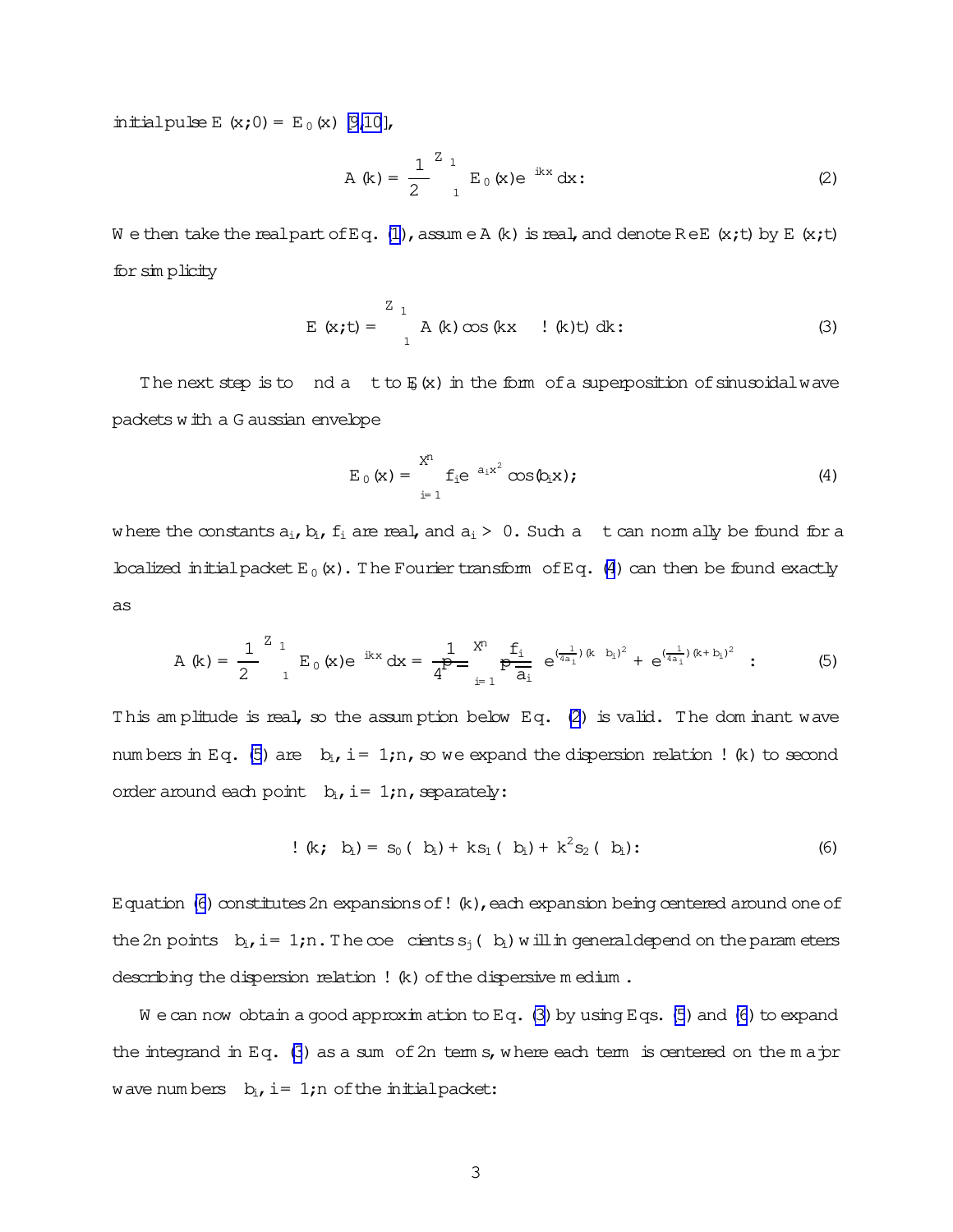<span id="page-3-0"></span>
$$
E(x;t) = \frac{1}{4^{p}} \sum_{i=1}^{x^{n}} \frac{f_{i}}{a_{i}} \int_{1}^{(Z_{1}} e^{(\frac{1}{4a_{i}})(k-b_{i})^{2}} \cos^{h} ts_{0} (b_{i}) + k (x ts_{1} (b_{i})) t k^{2} s_{2} (b_{i}) dk
$$
  
+ (b<sub>i</sub> ! b<sub>i</sub>) (7)

Note that Eq. (7) arises from a generalized expansion approach to Eq. (3), since it incorporates an arbitrary number of dierent expansion points  $b_i$ . The integrand in Eq. (3) is expanded to a sum of 2n G aussian term s by substituting Eq.  $(5)$  into Eq.  $(3)$ , and the only m odi cation of a tem occurs via a Taylor expansion (6) of the factor! (k) around the point where the term is most in uential. The advantage of the expansion  $(7)$  is that the resulting integrals can now be found analytically as

$$
E (x,t) = \frac{1}{4} \sum_{i=1}^{N} \frac{f_i}{a_i} (t; a_i; b_i)
$$
  
\n
$$
exp F (t; a_i; b_i) (4a_i)^{-1} [x + ts_1 (b_i)]tb_i s_2 (b_i) - \frac{1}{4} [x + ts_1 (b_i)]^2 + t^2b_1^2 s_2^2 (b_i)
$$
  
\n
$$
cos F (t; a_i; b_i) (4a_i)^{-2} [x + ts_1 (b_i)]b_i + t^2 s_2 (b_i) + s_0 (b_i)
$$
  
\n
$$
+ \frac{1}{4} [x + ts_1 (b_i)]^2 (ts_2 (b_i) + t^3 s_2^2 (b_i) s_0 (b_i) - \frac{1}{2} tan^{-1} [4ta_i s_2 (b_i)]
$$
  
\n
$$
+ (b_i ! b_i) ;
$$
  
\n(8)

where F  $(t; a_i; b_i) = [(4a_i)^2 + t^2s_2^2(b_i)]^1$ . Equation (8) is useful in the sense that it is an explicit formula containing only elementary functions, and in the sense that it is quite general. A llone needs to do to apply it to a speci c situation is to compute the power series of the dispersion relation around the m ain wave numbers of the initial wave packet. The accuracy of the expression (8) will of course increase as the number of expansion points are increased. The formula provides for expansions of ! (k) up to second order, but one could also of course  $\lim$  if the order to unity by taking  $s_2$  ( $b_i$ ) = 0 in Eq. (8).

We now discuss the initial conditions that must hold for Eq.  $(8)$  to be valid. From Eq. (5), we see that the amplitudes of the two term s of the integrand in the contribution

$$
\frac{1}{4^{p}} = p \frac{f_{i}}{a_{i}} \left[ e^{(\frac{1}{4a_{i}})(k - b_{i})^{2}} + e^{(\frac{1}{4a_{i}})(k + b_{i})^{2}} \right] \cos(kx + k)t) dk
$$
 (9)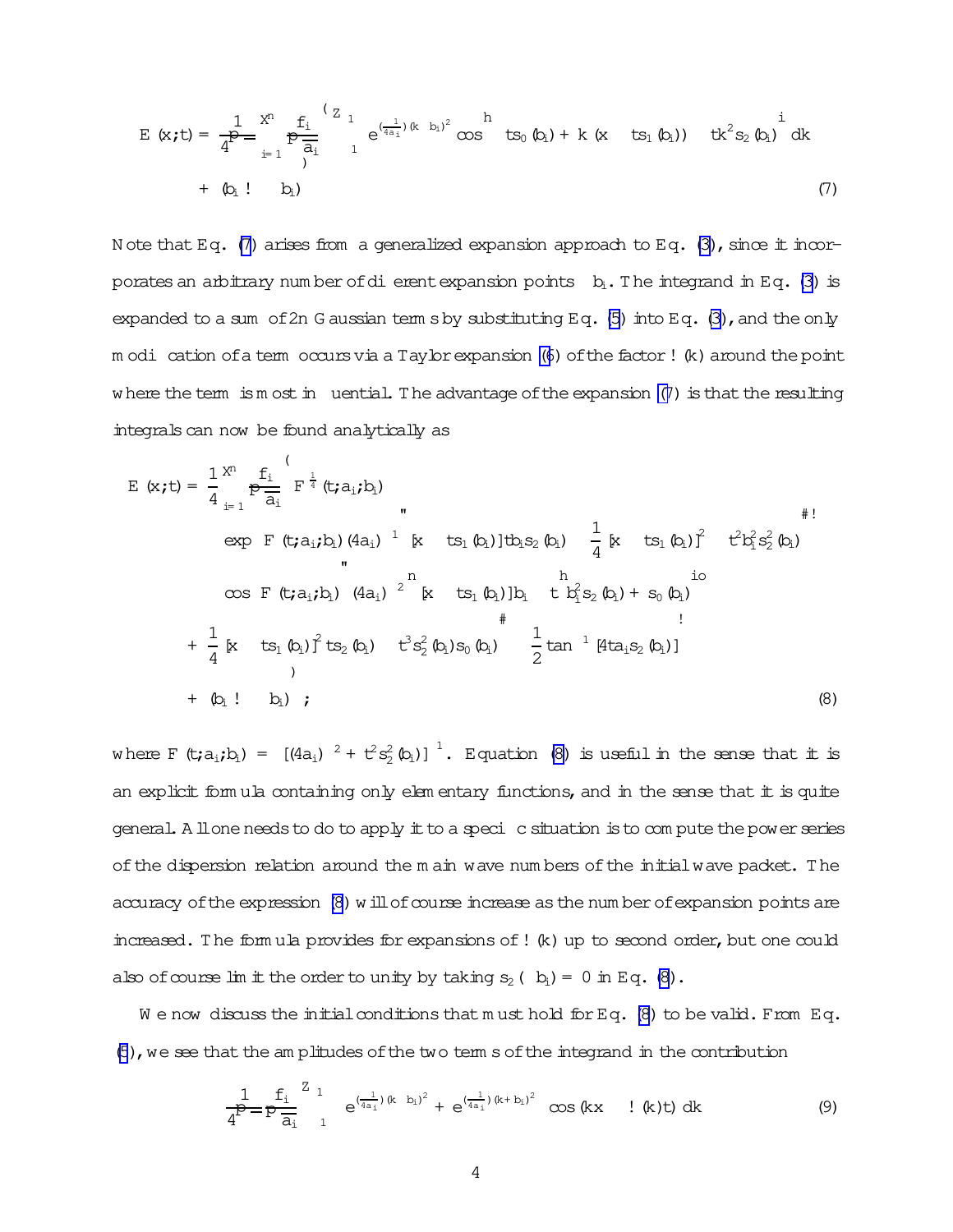<span id="page-4-0"></span>to E (x;t) in Eq. [\(3](#page-2-0)) are m axim alat the points  $k = b_i$  and  $k = b_i$ . The am plitudes decay exponentially as k m oves away from the points  $b_i$ , and are  $e^{-1}$  of their m axim alvalue when k is at a distance  $2^D\frac{1}{a_1}$  from either point. At a distance  $5^D\frac{1}{a_1}$ , the am plitudes are  $e^{6.25}$ 1:9 10  $3$  of their m axim alvalue, which is so sm all that beyond this distance one  $m$  ay consider the contribution [\(9](#page-3-0)) to be negligible. The k-intervals

$$
I(b_i) = [b_i \quad 5^{\circ} \overline{a_i}; b_i + 5^{\circ} \overline{a_i}]; I(b_i) = [b_i \quad 5^{\circ} \overline{a_i}; b_i + 5^{\circ} \overline{a_i}]
$$
 (10)

m ay therefore be taken as the only two areas of the k-line where the contribution  $(9)$  to  $(3)$ is appreciable.

In order for Eq.  $(8)$  to be applicable, one m ust require that a contribution  $(9)$  (for a speci c i) is appreciable only within the two areas of the k-line where the two second order expansions!  $(k; b_i)$  of!  $(k)$  (for the above i) in Eq. [\(6\)](#page-2-0) are valid. The rem ainders  $\ddot{j}$ !  $(k)$ !  $(k; b_i)$  jand j!  $(k)$  !  $(k; b_i)$  jwill in general be sm all over a certain interval containing  $b_i$ and another interval containing ( $b_i$ ), respectively. W e denote the largest two such intervals overwhich j! (k)  $!$  (k;b<sub>i</sub>)jand j! (k)  $!$  (k; b<sub>i</sub>)jare sm allby  $I^0$ (b<sub>i</sub>) and  $I^0$ (b<sub>i</sub>) respectively. These intervalsdepend on ! (k) and  $b_i$  [The rem ainder term sdepend on the third derivative of! $(k)$ , as is well known from Taylor expansion theory]. The requirem ent for Eq. [\(8\)](#page-3-0) to be valid can accordingly be stated as

$$
\mathbf{I}(\mathbf{b}_i) \quad \mathbf{I}^0(\mathbf{b}_i); \mathbf{I}(\mathbf{b}_i) \quad \mathbf{I}^0(\mathbf{b}_i); \quad (i = 1; n): \tag{11}
$$

Therefore, when the intervals  $I^0(\mathfrak{b}_i)$  and  $I^0(\mathfrak{b}_i)$  have been determ ined from ! (k) and  $b_i$ , the dom ain of validity of Eq. [\(8\)](#page-3-0) can be stated as an upper lim it on the pulse shape param eters  $a_i$  in Eq. [\(4\)](#page-2-0), as noted from Eq. (10). Note that the n criteria in Eq. (11) are independent, since the resultant packet E  $(x;t)$  in Eq. [\(3](#page-2-0)) is a linear combination of n independent contributions of the form  $(9)$ , as seen from Eq.  $(5)$ .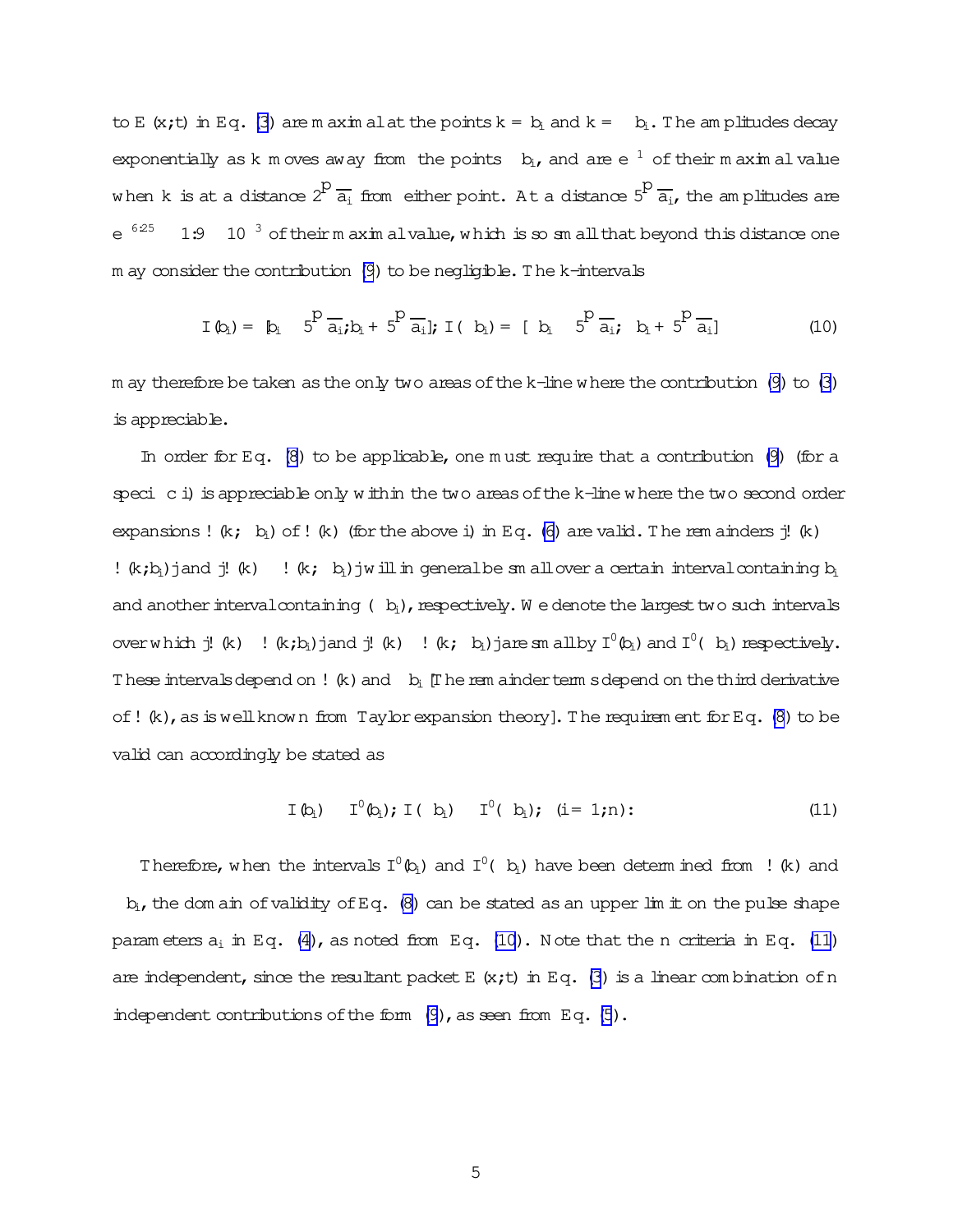<span id="page-5-0"></span>We now consider the speci c case of a pulse propagating in a cold plasm a. For simplicity, we assume that the initial pulse can be approximated well by a single normalized G aussian packet centered at  $x = 0$ ,

$$
E_0(x) = e^{-ax^2} \cos(ax); \qquad (12)
$$

In this case, Eq.  $(8)$  must be applied with the parameters

$$
n = 1; a_i = a; b_i = b; f_i = 1;
$$
 (13)

For the cold plasm a, we use the dispersion relation [11]

$$
! \, (\mathbf{k}) = \frac{q}{c^2 k^2 + 1\frac{2}{p}}; \tag{14}
$$

where c is the speed of light in vacuum, and  $!_p$  is the plasm a frequency.

We then expand Eq. (14) around b and b, to obtain the  $\infty$ e cients in Eq. (6) as

$$
s_0 (b) = \frac{3}{2} (c^2! \frac{1}{p} b^2 + 2! \frac{4}{p} b^{\frac{3}{2}}; s_1 (b) = c^4 b^3 B^{\frac{3}{2}}; s_2 (b) = \frac{1}{2} c^2! \frac{1}{p} B^{\frac{3}{2}};
$$
  
\n
$$
s_0 (b) = s_0 (b); s_1 (b) = s_1 (b); s_2 (b) = s_2 (b);
$$
  
\n(15)

where B =  $(\beta^2 c^2 + \binom{2}{p}^{-1})$ . These coe cients are general, since they are functions of the initial pulse parameter b.

Substitution of Eqs. (13) and (15) in Eq. (8) yields

$$
E(x,t) = \frac{1}{4}a^{-\frac{1}{2}}T^{\frac{1}{4}} \exp f (x - tb^{3}c^{4}B^{\frac{3}{2}})tbc^{2}!_{p}^{2}(8a)^{-1}B^{\frac{3}{2}} (x - tb^{3}c^{4}B^{\frac{3}{2}})^{2}(16a)^{-1}T
$$
  
\n
$$
t^{2}b^{2}c^{4}!_{p}^{4}(16a)^{-1}B^{3}g
$$
  
\n
$$
\cos f T \left[\frac{1}{16}(x - tb^{3}c^{4}B^{\frac{3}{2}})a^{-2}b + \frac{1}{8}(x - tb^{3}c^{4}B^{\frac{3}{2}})^{2}tc^{2}!_{p}^{2}B^{\frac{3}{2}}
$$
  
\n
$$
\frac{1}{16}ta^{-2}B^{\frac{3}{2}}(2b^{2}c^{2}!_{p}^{2} + !_{p}^{4}) - \frac{1}{8}t^{3}!_{p}^{4}c^{4}B^{\frac{3}{2}}(3b^{2}c^{2}!_{p}^{2} + 2!_{p}^{4})]
$$
  
\n
$$
\frac{1}{2} \tan^{-1}(2tac^{2}!_{p}^{2}B^{\frac{3}{2}})g + (b! - b);
$$
  
\n(16)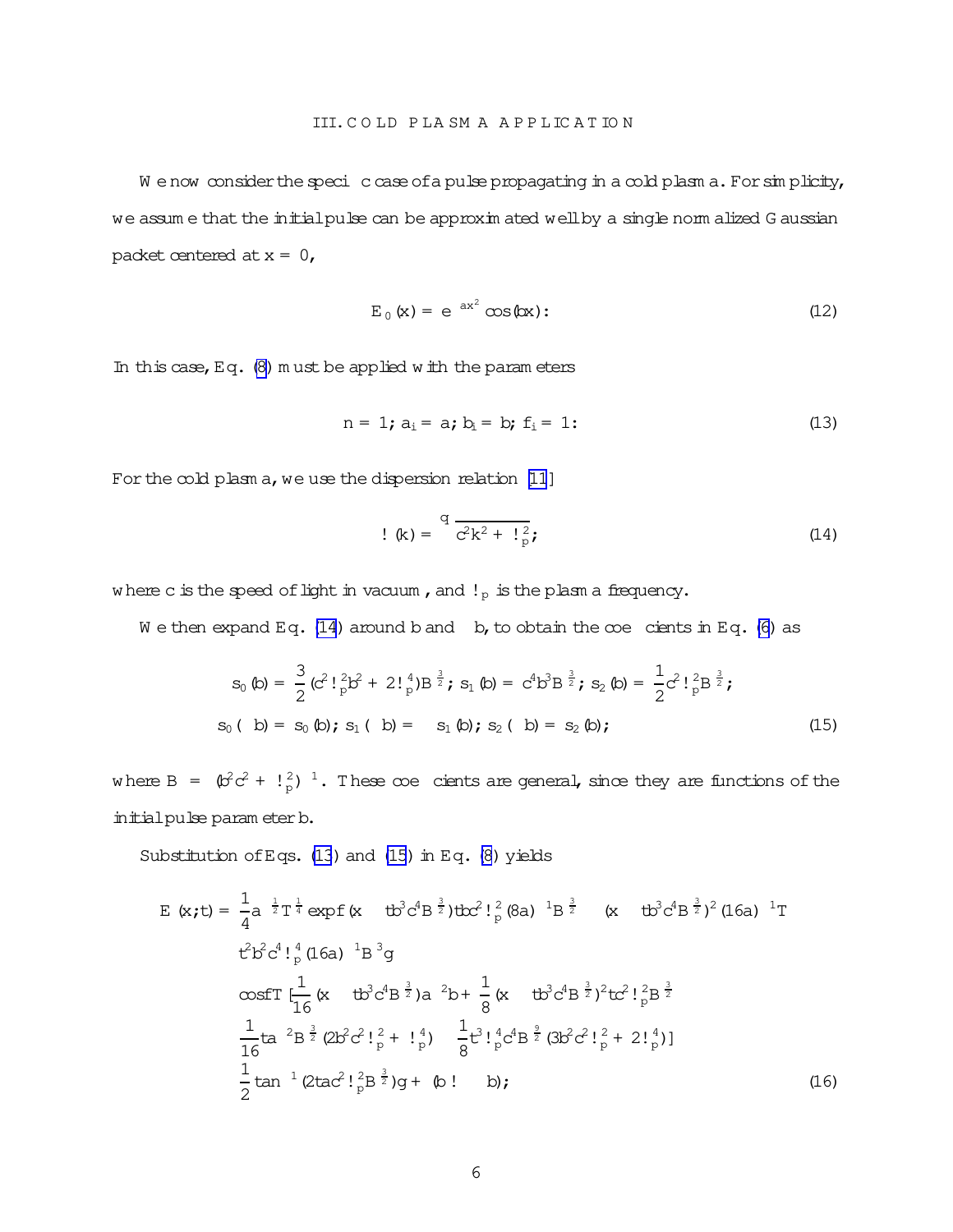<span id="page-6-0"></span>where  $T = (\frac{1}{16}a^2 + \frac{1}{4}t^2c^4!\frac{4}{p}B^3)^{-1}$  and  $B = (\frac{b^2}{c^2} + \frac{1}{p})^{-1}$ . Equation (16) is a general equation, describing the dispersive behavior of pulses of the form (12) that propagate in a medium with dispersion of the form (14).

The intervals  $I(\,b)$  and the validity criteria for Eq. (16) are found by substitution of Eq. (13) in Eqs. (10) and (11). Since the dispersion relation ! (k) in Eq. (14) is symmetric about  $k = 0$ , the validity criteria in Eq. (11) simplify. A second order expansion ! (k;b) of the square root ! (k) =  $\frac{q}{c^2k^2 + \frac{12}{p}}$  about a positive w ave num ber b approximates ! (k) quite well when  $k > 0$ , but fails when  $k < 0$ . One must therefore require the interval I (b) in Eq. (10) to lie to the right of the origin of the k-line. A ccording to Eq. (10), the left endpoint of I (b) is to the right of the origin when  $b > 5^P \frac{1}{a}$ . I (b) then lies within  $[0,b+5^P \frac{1}{a}]$ , which is within the interval  $I^0$  (b) of validity of the expansion ! (k;b) (given by Eqs. (6) and (15)] of! (k) [given by Eq. (14)]. A similar result holds for the expansion ! (k; b) of  $\frac{q}{c^2k^2 + \frac{12}{p}}$ about a negative wave number b. Hence, we have the useful initial condition that

$$
\frac{b}{p} > 5 \tag{17}
$$

for Eq. (16) to be valid. In other words, the approximation (16) is accurate when the frequency b of the initial pulse  $E_0(x)$  in Eq. (12) is high, or when  $E_0(x)$  is broad (i.e. when the pulse shape param eter a is sm all). However, we see from Eq. (17) that short pulses are also well approximated by Eq.  $(16)$  when they are of high frequency, as well as bw-frequency pulses of long duration.

In the speci c illustrations and discussions below, the pulse parameters a and b were of course always chosen so that Eq. (17) was satis ed, with m any choices such that  $\frac{b}{a}$  > > 5. As a double check, we also compared values for E  $(x,t)$  given by Eq. (16) with the values for E  $(x,t)$  obtained by num erically integrating Eq. (3) [using Eqs. (5), (12), (13) and (14)] for a system atic variation of values for x;t;a;b;c and !<sub>p</sub>. For values of a and b obeying Eq. (17), the agreem ent was excellent, as expected. The discrepancy between the exact and approximate values for E  $(x,t)$  was typically found to be less than 10<sup>4</sup>.

Equation (16) represents two pulses traveling in opposite directions, as we expect [10]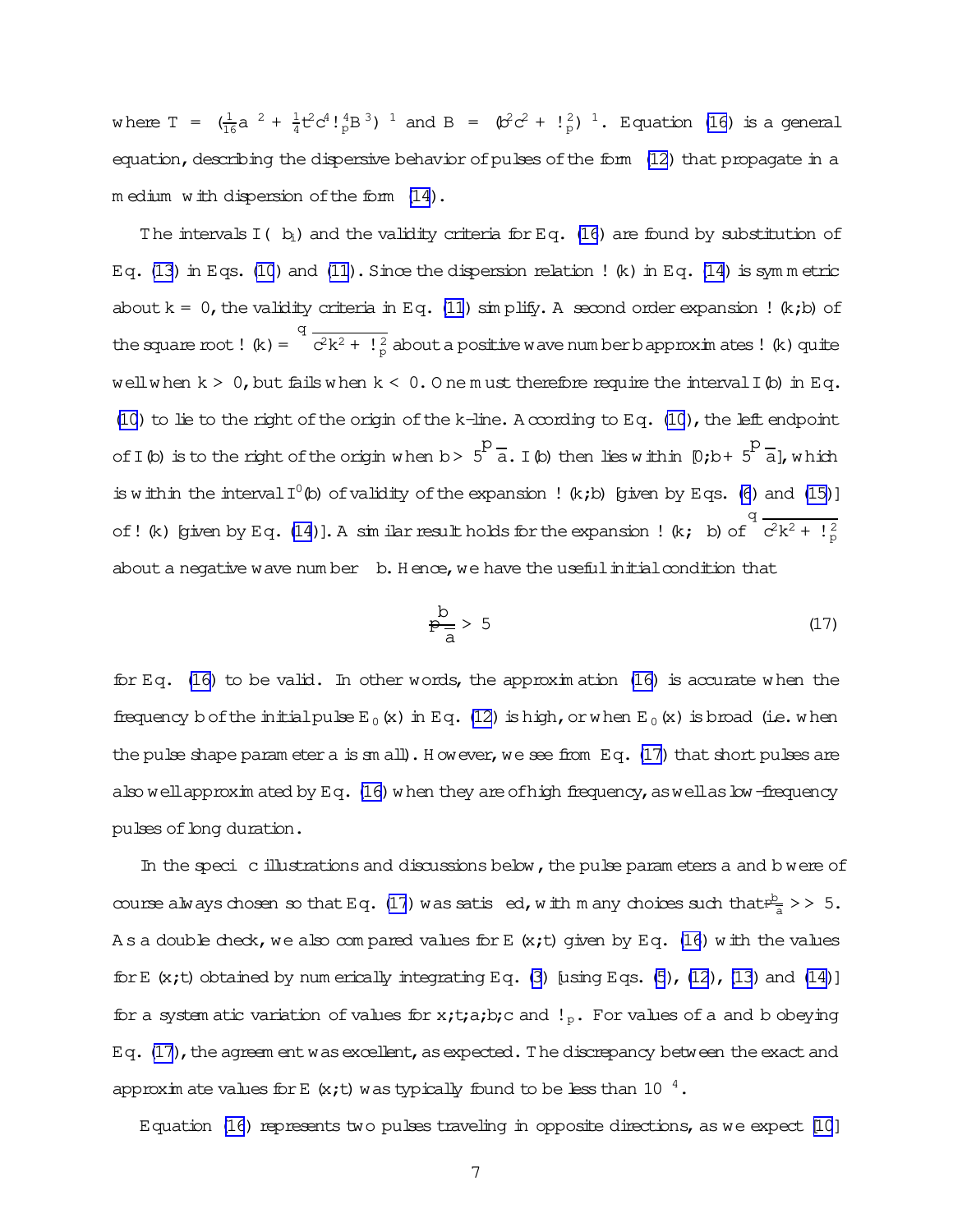from the initial condition  $\frac{d}{dt}E(x;0) = 0$ , stated above Eq. [\(2\)](#page-2-0). For simplicity, in the rem aining part of this paper we focus only on the right-traveling pulse term in Eq. [\(16\)](#page-5-0) (which is the rst term in Eq.  $(16)$  $(16)$  when b is positive).

We now outline some of the features of the dispersive behavior of a single pulse in a  $\infty$ ld plasm a, which can be observed from plots of Eq. [\(16](#page-5-0)). It is readily observed that the envelope of a short initial pulse broadensm ore rapidly as time elapses com pared to the broadening of the envelope of a long initial pulse, the initial pulse frequencies being equal. This is of course well known, and can be explained analytically [\[10](#page-11-0)].

It is also seen that in general, the num ber of oscillations within the pulse envelope increases with tim e, and m ore interestingly, the e ect of dispersion on the pulse is to shift highfrequency com ponents of the pulse toward the spatial front of the pulse and low-frequency com ponents of the pulse toward the spatial rear of the pulse (see the pulse  $E 1$  in Fig. [4\)](#page-12-0). This e ect becomes m ore prominent as the initialpulse is shortened.

A dditionally, the spatial packet velocity of a pulse increases as the pulse frequency is increased (with spatial packet velocity we m ean  $x_{max} = t$ , where  $x_{max}$  is the distance traveled by the spatial m axim um of the pulse envelope during a given tim e period t. Tem poral pulse velocity is simularly dened as  $x=t_{max}$ , where  $t_{max}$  is the time that elapses before the tem poralm aximum of the pulse envelope appears at a given distance  $x \in [5]$  $x \in [5]$  $x \in [5]$ ). However, as expected, in no cases is the center of a packet beyond the point  $x = ct$  at time tifit is at the origin  $x = 0$  at time  $t = 0$ . Here c is the velocity of light in vacuum, appearing in Eq. [\(16](#page-5-0)) from the dispersion relation  $(14)$ .

M oreover, the envelope shape is better m aintained for a high frequency initial pulse than for a low frequency initial pulse, the initial pulse durations being equal. Therefore, increasing the frequency of a short pulse willim prove the preservation of its shape as it travels through a dispersive m edium, as well as increase its packet speed. The propagation of short, high-frequency pulses is a topic of strong current interest [\[12\]](#page-11-0), [\[13](#page-11-0)].

W e next exam ine the the dispersive evolution of m ore than one (right-traveling) pulse

8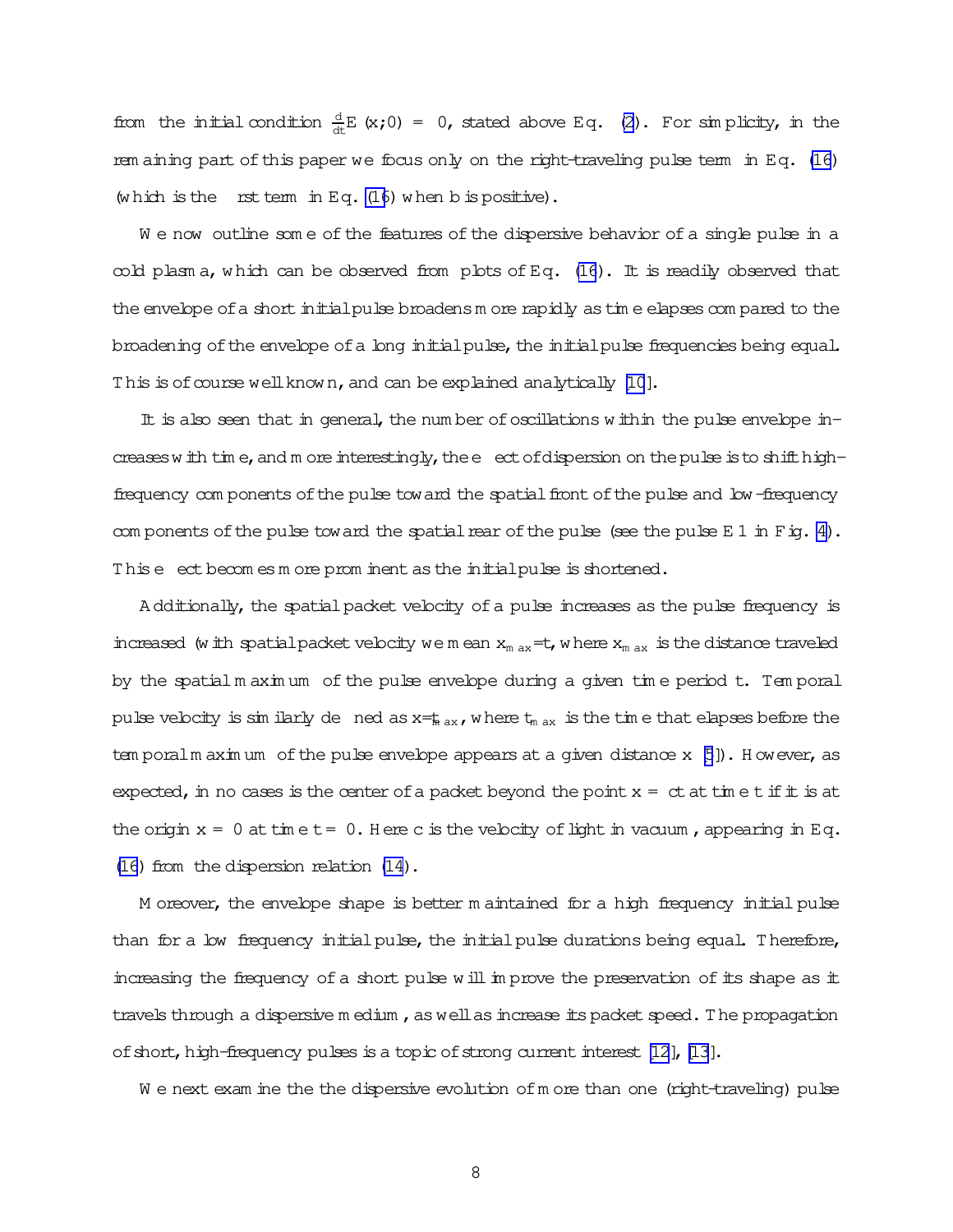<span id="page-8-0"></span>through a cold plasm a. One can readily do this by repetitive use of Eq.  $(16)$ . For example, the propagation of two initial pulses  $E_{01}(x) = e^{-a_1x^2} \cos{\phi_1 x}$  and  $E_{02}(x) = e^{-a_2x^2} \cos{\phi_2 x}$ separated by an initial time delay d is described by

$$
E(x,t) = E 1(x,t) + E 2(x,t); \qquad (18)
$$

where E 1(x;t) and E 2(x;t) are obtained by substituting (t! t+d, a!  $a_1$ , b!b<sub>1</sub>) and (a!  $a_2$ , b! b) respectively, into Eq. (16). The rst pulse E 1 is here d time units ahead of the second pulse E 2 when E 2 passes the origin  $x = 0$  at the time  $t = 0$  (A description of the general dispersive behavior of m initial pulses  $E_{0j}$  of the form (4) separated by initial time delays  $d_i$  can analogously be obtained from Eq. (8) by the set of substitutions t! t+  $d_i$ ,  $a_i$  !  $a_{i,j}$ ,  $b_i$  !  $b_{i,j}$  for i= 1; n and j = 1; m ).

Figures 1 through 4 depict some features of dispersive double pulse propagation, as described by Eqs. (16) and (18). These qures also illustrate some of the properties of single pulse propagation m entioned above (note that the packets in the top plots of Figs. 1 and 3 at the initial time  $t = 0$  are identical to those given by Eq. (12), except that their am plitudes have half the m agnitude of those in Eq.  $(12)$ . This is because half of the energy of the initial packets is carried by the left-traveling parts of E  $(x,t)$ , which are om itted from  $all$ p $b$ ts $).$ 

Figure 1 shows how two initially distinct packets of the same frequency and duration gradually overlap and interact with each other due to the dispersive stretching of the two packets as time elapses. Figure 2 shows the results of the interaction after a very long time. O ne can clearly see the em ergence of constructive and destructive interference e ects am ong the di erent spatial regions of the coalescing pulses.

In Fig. 3, a high frequency, short pulse is dispatched after the dispatch of a low frequency, long pulse. We see that the high frequency pulse eventually overtakes the low frequency pulse, in accord with the single-pulse feature that the packet velocity is greater for a highfrequency initial pulse than a low-frequency initial pulse. Them iddle and bottom plots show how the high frequency pulse interferes with the various spatial parts of the low frequency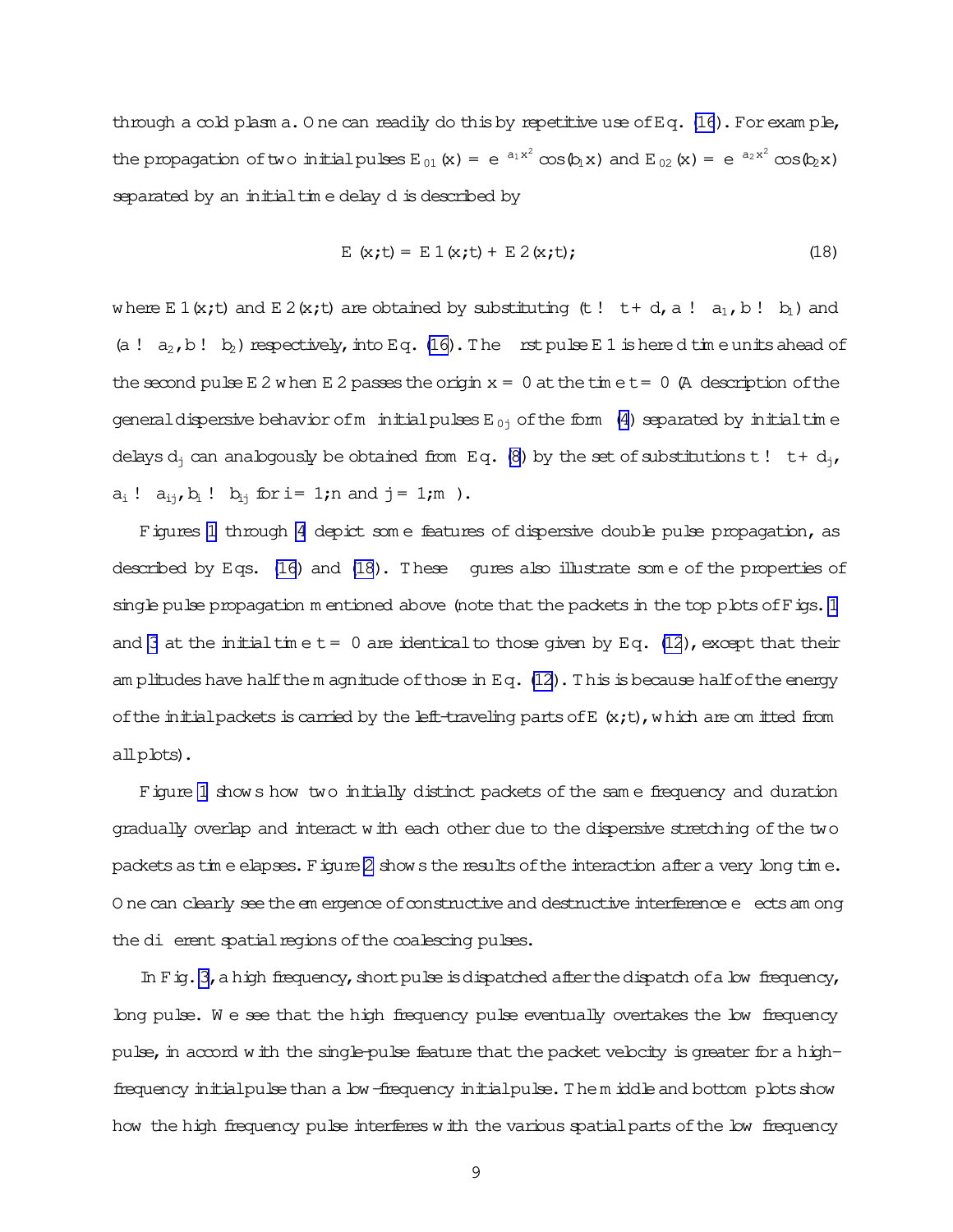pulse. The bottom plot depicts an instant of constructive interference between the two pulses, where the totalam plitude is larger than the separate am plitudes of either pulse. For longer tim es than those shown in the gure, the high frequency pulse eventually passes and leaves the other pulse.

As a nalexample of a usage of Eq. [\(16](#page-5-0)), one may employ this Eq. to determine param eters  $a_{i}$ ,  $b_{i}$ , and initialtim e delays  $d_{i}$ , (j = i;m) of m pulses such that they will all have the sam e width and com pletely overlap at a speci ed tim e t while propagating in a plasm a ofdispersion characterized by c,  $!_p$  and Eq. [\(14](#page-5-0)). Figure [4](#page-12-0) shows a two-pulse version of this, with  $t = 1000$ . We see that strong destructive and constructive interference e ects occur in this case. A com parison of such predicted e ects with those found experim entally in a speci c m edium could be used to determine the m edium 's dispersion relation !  $(k)$ .

#### IV . SUMMARY AND CONCLUSIONS

W e have provided an analytic expression describing the propagation of dispersive wave packets  $Eq. (8)$  $Eq. (8)$  $Eq. (8)$ ] provided the packets satisfy the applicability criteria [\(11](#page-4-0)). The expression is obtained by a clear-cut m ethod, and can be used to study properties of the propagation process (for exam ple pulse velocity and m ultiple pulse interference e ects due to dispersion).

In the speci c case of packets propagating in a cold plasm a, we used Eq.  $(8)$  with two term s, and provided the explicit, analytic expression that results in this case  $E$ qs. [\(16](#page-5-0)) and [\(18](#page-8-0))]. For initial pulses satisfying the condition  $(17)$ , Eq. [\(16\)](#page-5-0) gives an accurate description ofsingle orm ultiple pulse propagation in a dispersive cold plasm a.

 $A s a$  nalnote, it is conceivable that the presence or non-presence of  $e$  ects predicted by Eqs.  $(8)$  and  $(16)$  could be used to verify, in prove the equations for, or determ ine a substance's dispersive properties.

10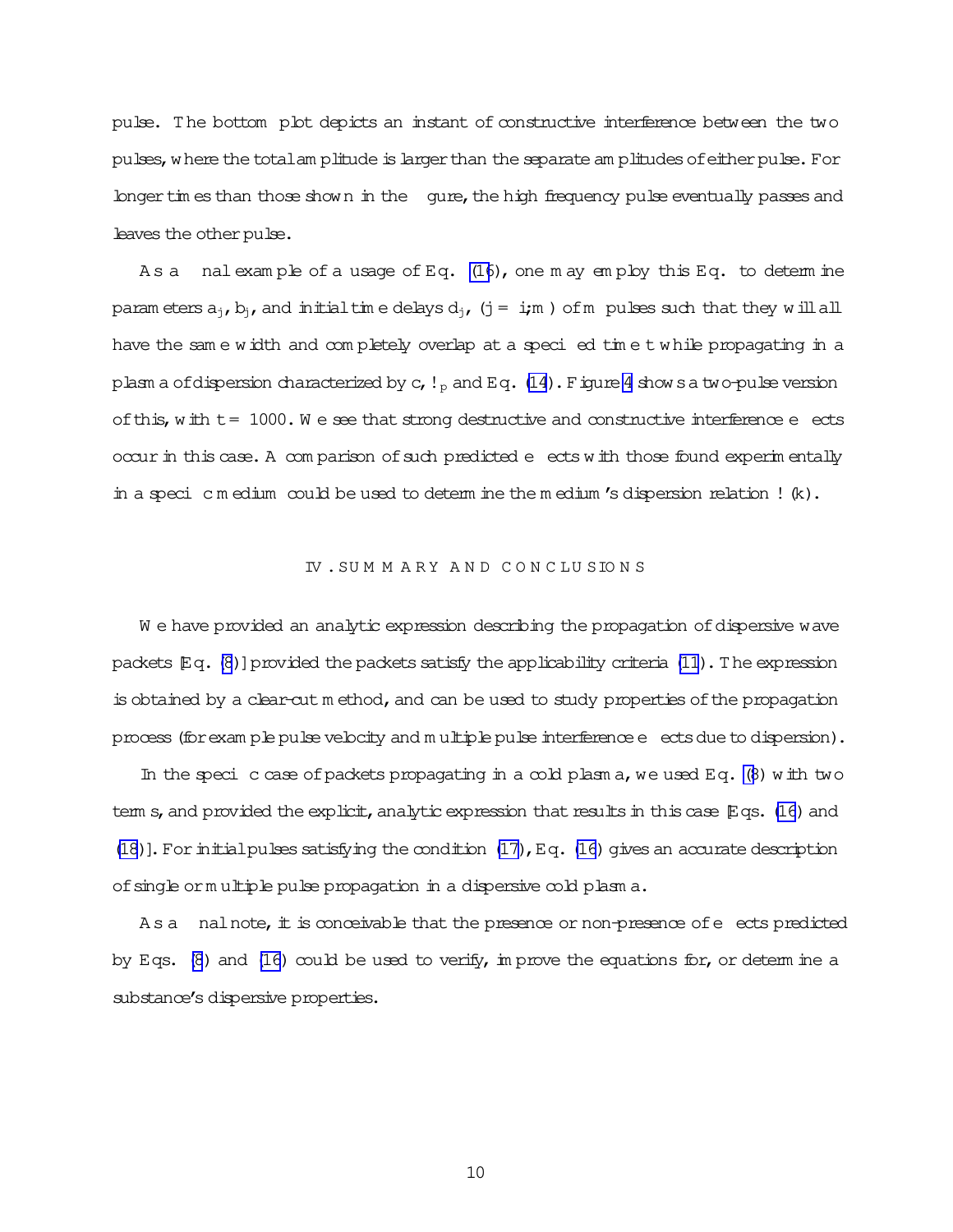# A C K N O W LE D G M E N T S

This research was supported by N SF G rant No. PH Y 94-15583. The num erical part of the work was done at the Laboratory for Laser Energetics.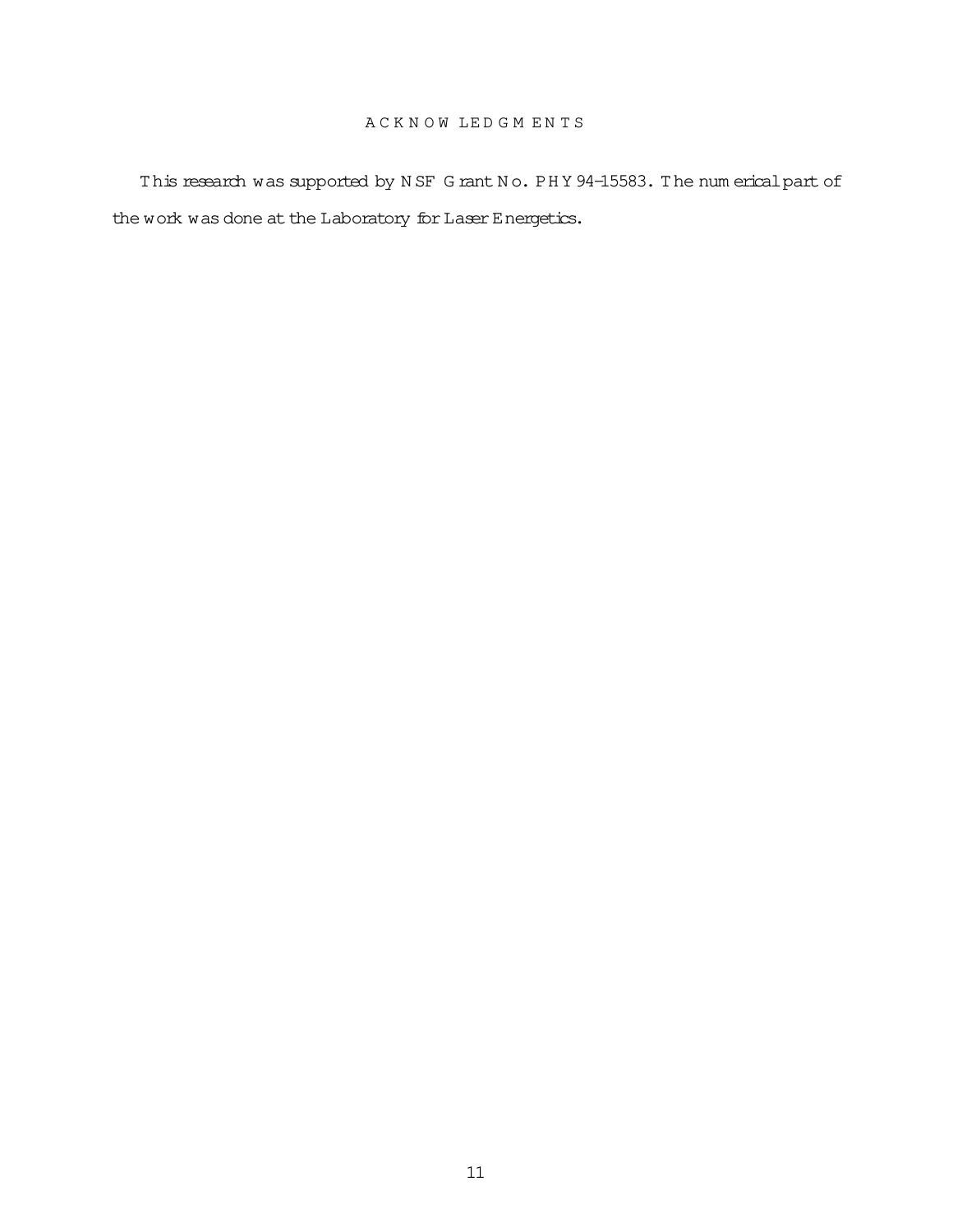## **REFERENCES**

- <span id="page-11-0"></span>[1] A. Som m erfeld, Ann. Phys. 44, 177 (1914).
- [2] A. Som m erfeld, O ptics (A cadem ic, N ew York, 1954).
- [3]L.Brillouin,A nn.Phys.44,203 (1914).
- [4] L.Brillouin, W ave Propagation and G roup Velocity (A cadem ic, New York, 1960).
- [5]D .A nderson,J.A skne and M .Lisak,Phys.R ev.A 12,1546 (1975).
- [6]M .Tanaka,M .Fujiwara and H .Ikegam i,Phys.R ev.A 34,4851 (1986).
- [7] L.M uschiettiand C.T.D unn, Phys. Fluids B 5, 1383 (1993).
- $[8]G.C.$  Shem an and K.E.O ughstun, J.O pt. Soc.Am. B 12, 229 (1995).
- $[9]G$ .B.W hitham, Linear and N onlinear W aves (W iley, N ew York, 1974), Chap.11.
- [10] J.D.Jackson, ClassicalElectrodynam ics, 2nd ed., (W iley, N ew York, 1975), Chap.7.
- [11] N.A.K ralland A.W.Trivelpiece, Principles of Plasm a Physics, (San Francisco Press, San Francisco, 1986), p. 149.
- [12] C.D.D ecker et al., Phys. Plasm as, 3, 2047 (1996).
- [13] M.D.Feit, J.C.G arrison and A.M.Rubenchik, Phys.Rev.E, 53, 1068 (1996).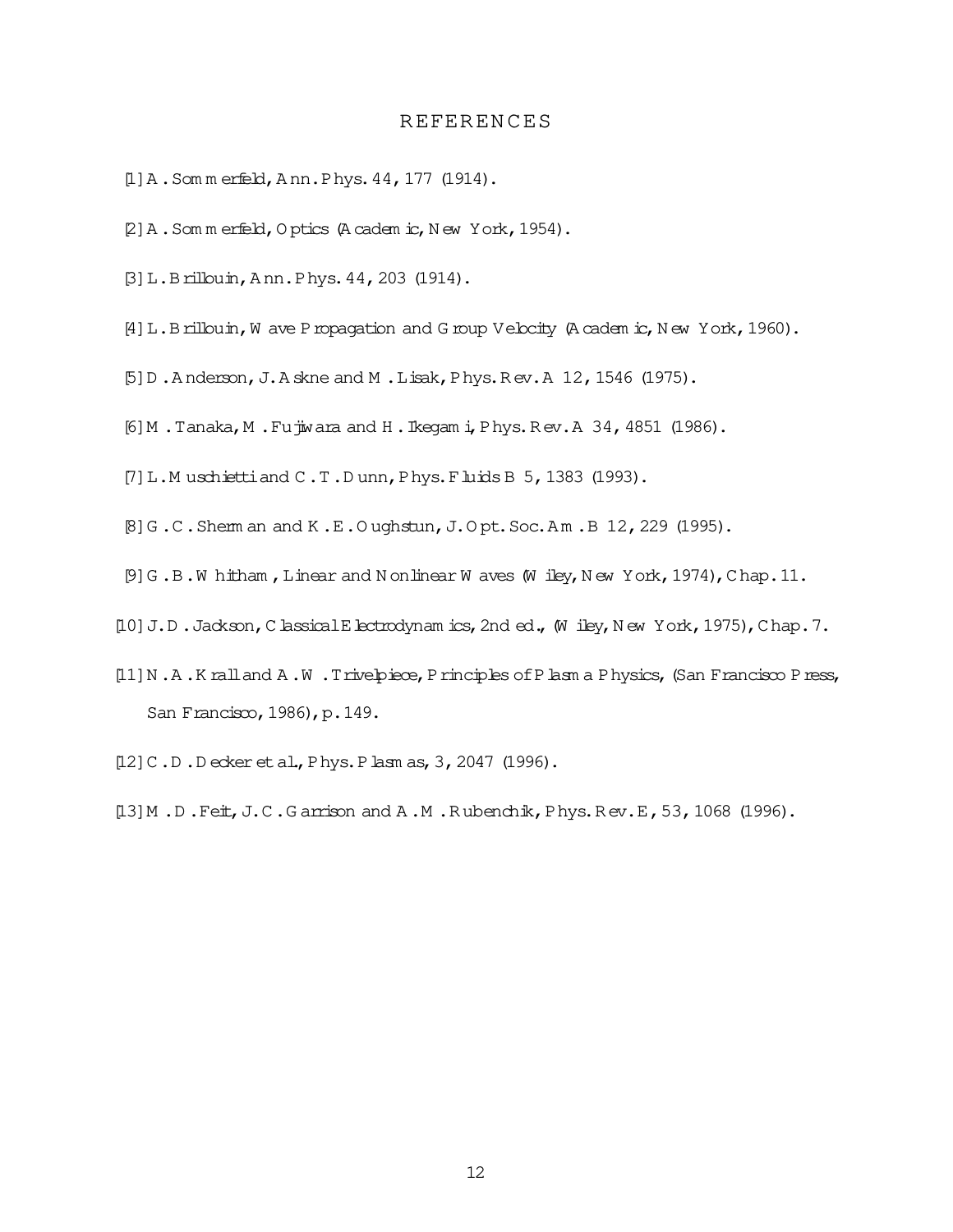#### **FIGURES**

<span id="page-12-0"></span>FIG .1. Tem poralevolution of two pulses E1 (right) and E2 (left) in a cold plasm a, obtained from Eqs. [\(16](#page-5-0)) and [\(18](#page-8-0)). The initial time delay between the two packets is  $d = 1.5$ . Both pulses are identical, w ith initial-value param eters  $a_1 = a_2 = 10$  and  $b_1 = b_2 = 20 \frac{1}{c}$ . The plasm a is characterized by c = 1 and !<sub>p</sub> = 1. The spatial distribution of the total eld E  $(x,t) = E 1(x,t) + E 2(x,t)$ is shown at times  $t= 0$  (top),  $t= 500$  (m iddle) and  $t= 1000$  (bottom).

FIG. 2. Same as in Fig. 1, but for  $t=$  5000 (top) and  $t=$  100000 (bottom).

FIG .3. Tem poral evolution of two pulses E 1 (right) and E 2 (left) in a plasm a, where E 1 is characterized by  $a_1 = 5$ ,  $b_1 = 20 \frac{1}{c}$ , E 2 by  $a_2 = 100$ ,  $b_2 = 60 \frac{1}{c}$ , and the plasm a by  $c = 1$ ,  $l_p = 1$ and Eq.  $(14)$ . E 1 is initially  $d = 1:1$  time units ahead of E 2. The spatial distribution of the total eld E  $(x;t) = E 1(x;t) + E 2(x;t)$  is shown at times  $t = 0$  (top),  $t = 500$  (m iddle) and  $t = 1000$ (bottom ).

FIG . 4. Spatial dependence of a packet E 1  $(x;t)$  (top) and a packet E 2  $(x;t)$  (m iddle) after they have both traversed a cold plasm a (characterized by  $c = 1$ ,  $!_p = 1$  and Eq. [\(14](#page-5-0))) for a period of  $t = 1000$  time units. Initially, E 1 was  $d = 1.1$  time units ahead of E 2. E 1 is characterized by  $a_1 = 10$ ,  $b_1 = 20 \frac{!}{c}$  and E2 by  $a_2 = 2$ ,  $b_2 = 40 \frac{!}{c}$ . The bottom pbt shows the total eld E (x;1000) =  $E 1(x;1000) + E 2(x;1000)$ .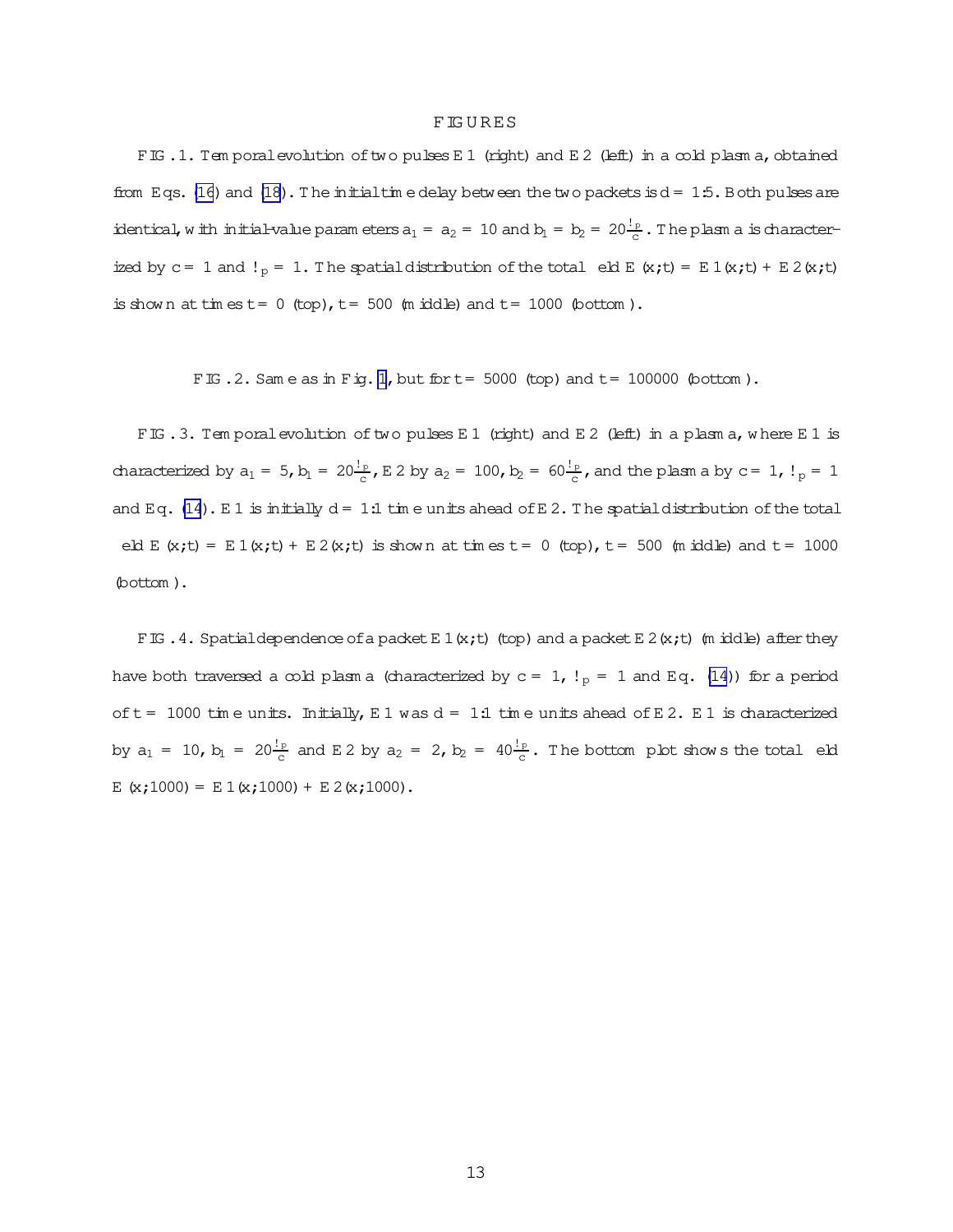**FIGURE 1** 

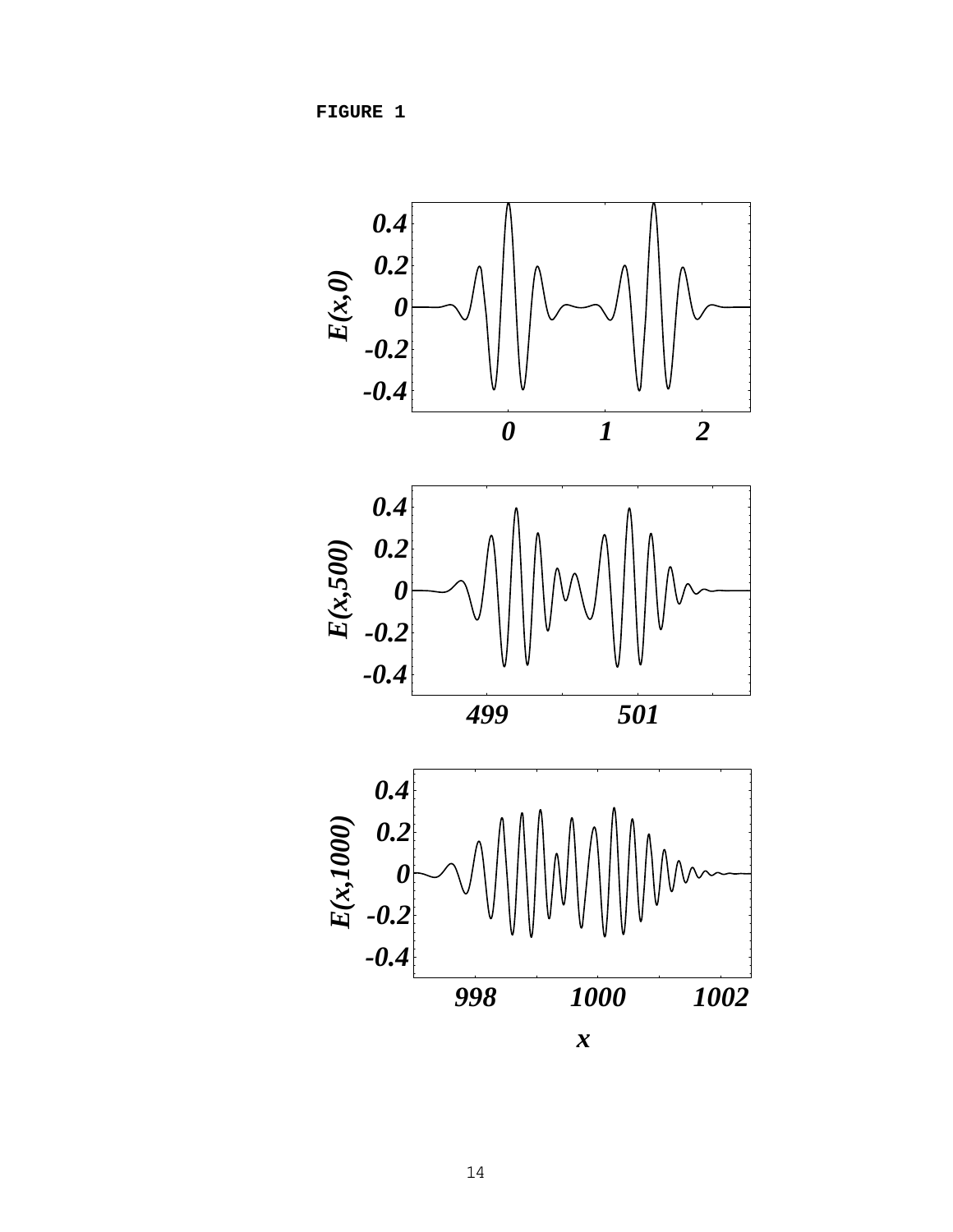**FIGURE 2** 

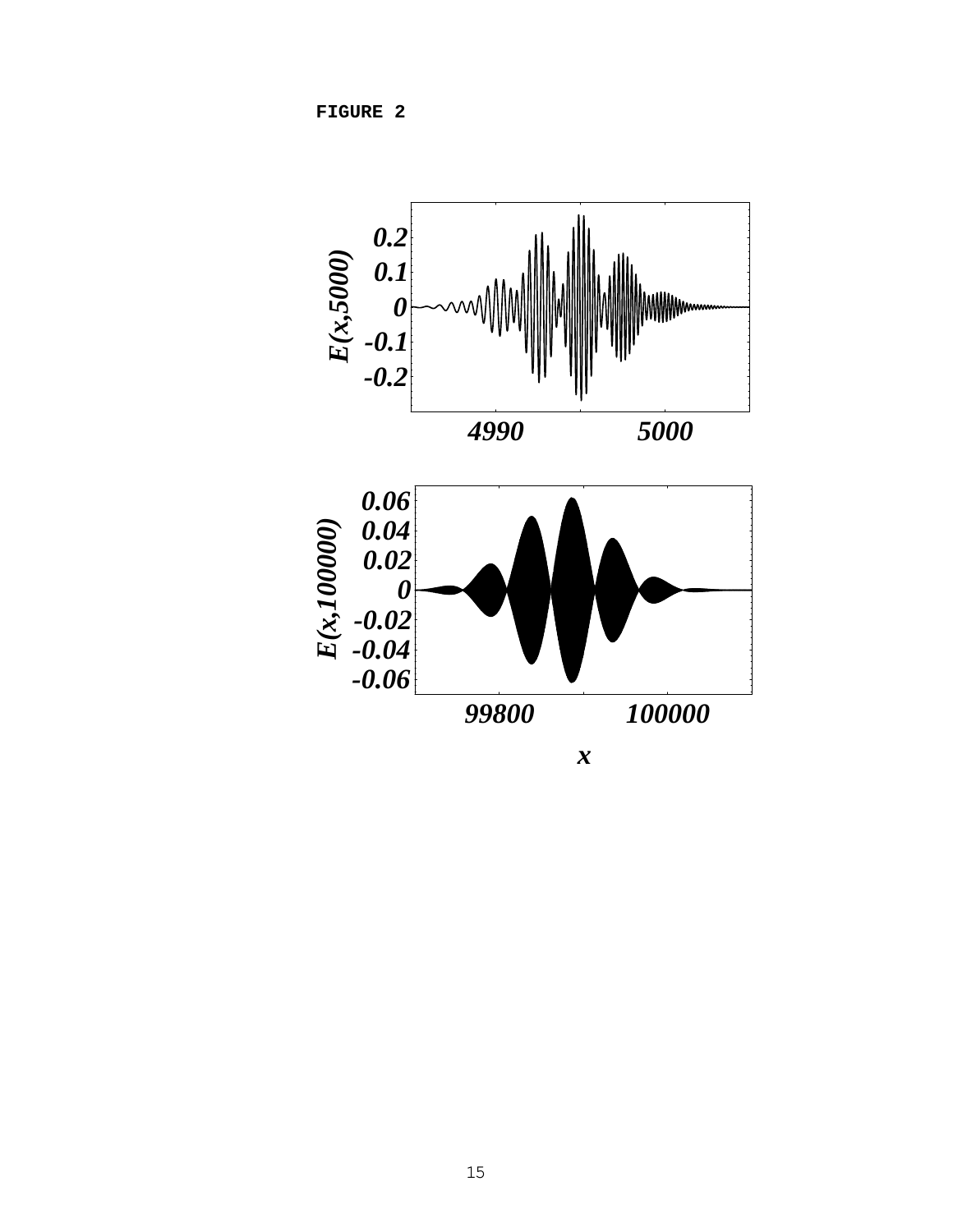**FIGURE 3**